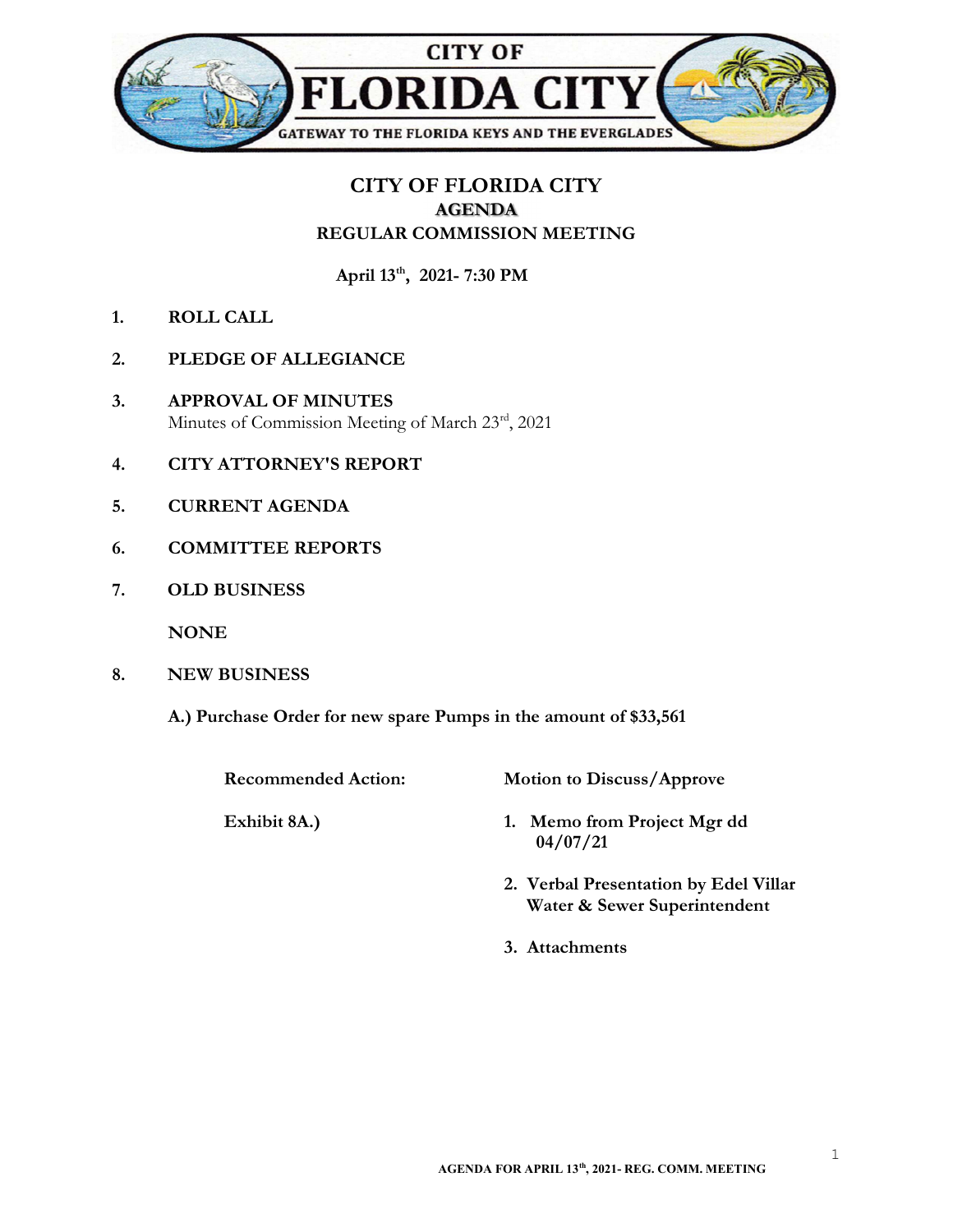B.) Resolution No: 21-21: A Resolution of the City Commission of the City of Florida City, Florida, approving the execution of Work Order Number 23 with Roadway Construction, LLC in the amount of \$116,629.94 for the Florida City Canal Project; providing for an effective date

| <b>Recommended Action:</b> | <b>Motion to Discuss/Approve</b>    |
|----------------------------|-------------------------------------|
| Exhibit 8B.)               | 1. Memo from CRA Dir dd $03/23/21$  |
|                            | 2. Verbal Presentation by CRA Dir.  |
|                            | 3. Copy of Proposed Reso $\#$ 21-21 |

C.) Resolution No: 21-22: A Resolution of the City Commission of the City of Florida City, Florida, approving the execution of Change Order Number 1 with Baljet Environmental in the amount of \$65,720.75 for Technical Engineering Services during construction regarding Improvements to Wastewater Projects 4,5,6,8,9,14 and 15 funded by the Florida department of Environmental Protection State revolving Fund; providing for an effective date

| <b>Recommended Action:</b> | <b>Motion to Discuss/Approve</b>                                                     |
|----------------------------|--------------------------------------------------------------------------------------|
| Exhibit 8C.)               | 1. Memo from CRA Dir dd $03/24/21$                                                   |
|                            | 2. Verbal Presentation by CRA Dir.                                                   |
|                            | 3. Copy of Proposed Reso $\#$ 21-22                                                  |
|                            | D.) Resolution No: 21-23: A Resolution of the City Commission of the City of Florida |

City, Florida, approving the execution of Amendment # 2 to Agreement WW131031 with the Florida department of Environmental Protection State revolving Fund; Providing Additional Financing in the amount of \$1,231,988 for Wastewataer Infrastructure Improvements; providing for an effective date

| <b>Recommended Action:</b> | <b>Motion to Discuss/Approve</b>   |
|----------------------------|------------------------------------|
| Exhibit 8D.)               | 1. Memo from CRA Dir dd $03/25/21$ |
|                            | 2. Verbal Presentation by CRA Dir. |
|                            | 3. Copy of Proposed Reso $#21-23$  |
|                            | 4. Agreement                       |